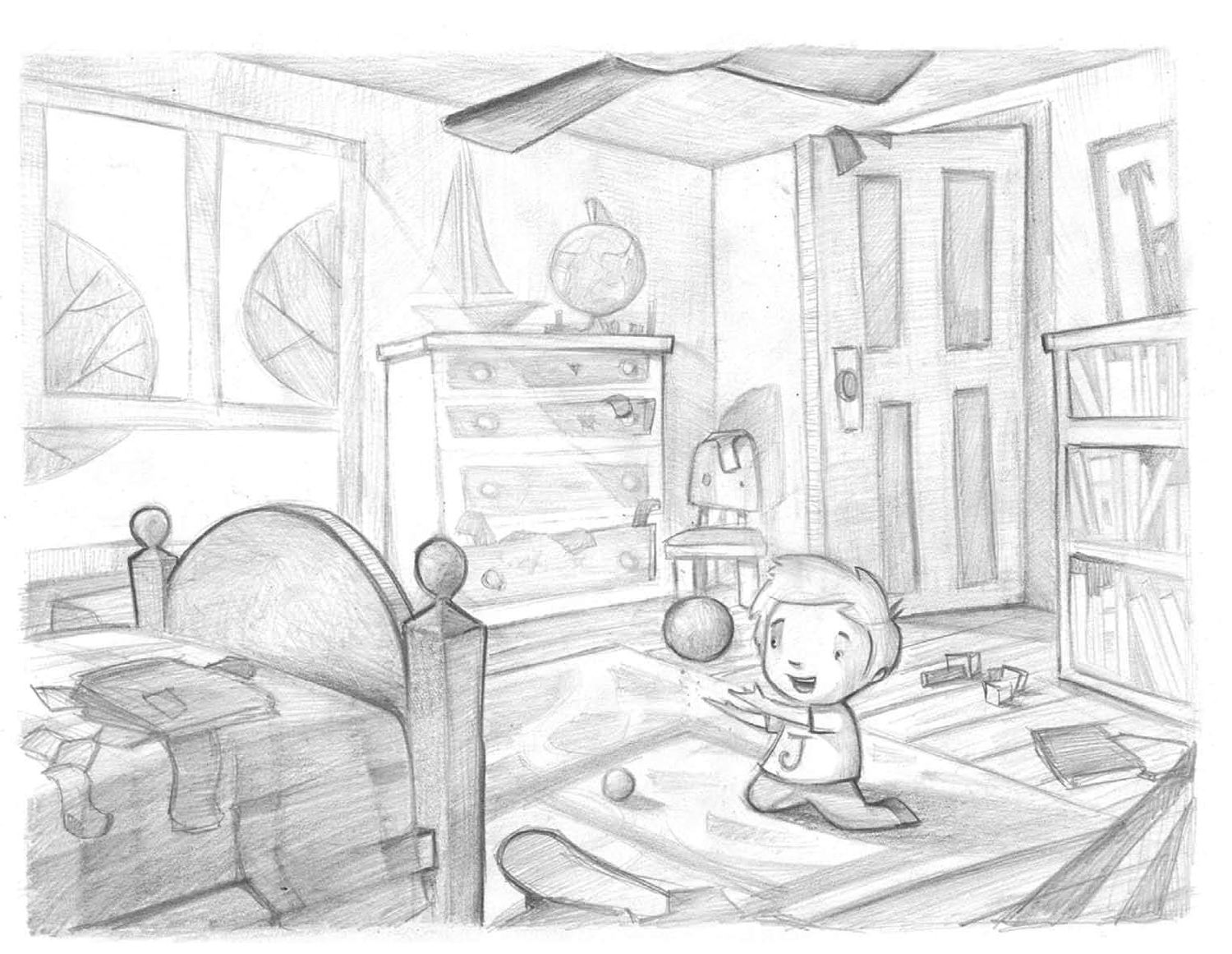

One Saturday, Nana came over while Jake was eating breakfast.

'I'm going shopping while Nana has her coffee,' Dad said. 'We've got nine people coming for dinner tonight, so you'll need to help me with the house.'

Jake liked his dad's dinner parties. It was fun when Dad's friends brought their kids because he was allowed



to play games WAY past bedtime. What wasn't such fun was all the cleaning and tidying Dad wanted to do before the guests arrived.

'Will any kids be coming?' Jake asked.

'Jonah's coming with his mum and dad. And I've also invited Amy and Rosie's parents remember the twins?'

The last time Jonah visited, Jake had invented a game using glow-in-the-dark balloons. He couldn't wait to play it again. Maybe the twins would join in.

'Could you buy some more of those special balloons, Dad? Please?'

Dad winked at him. 'I will, Jake. But I do expect your room to be tidy by the time I get

back — okay?'

As usual, Jake wished he had a robot to do the work for him. But he knew better than to moan.

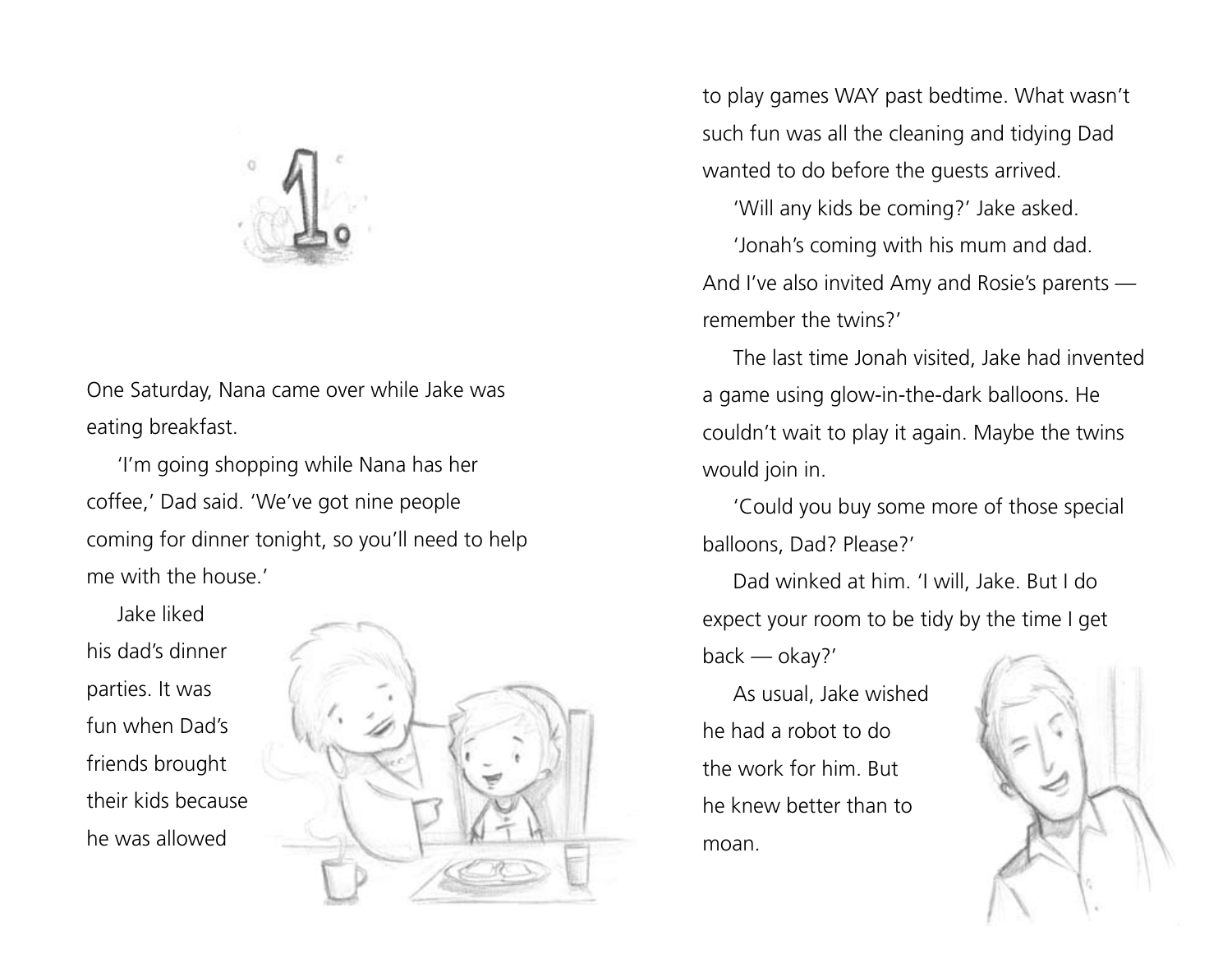

After breakfast, Nana handed Jake a pile of folded clothes to put away.

'And don't just throw them into drawers,' she told him.

'I never do that,' Jake said. 'Anyhow, some of these things belong in the cupboard.'

Nana smiled. 'Oh mister, I do beg your pardon!'



Jake put the clothes on his bed. He opened his underwear drawer, but it was already overflowing. Even if he folded each pair, there was no chance that the fresh laundry would fit in.

That's weird, he thought. Since when did jocks multiply?

Jake glanced around. In his big dresser, the pyjama drawer was half empty. Why not move all his underwear there, and put the pyjamas somewhere else? He dumped his pyjamas on the floor. Then Jake emptied his underwear drawer on to the floor, too.

I'll fold everything at the same time, he thought, when I've sorted out my drawers. Dad liked things to

be organised. He'd be really pleased — Jake knew it!